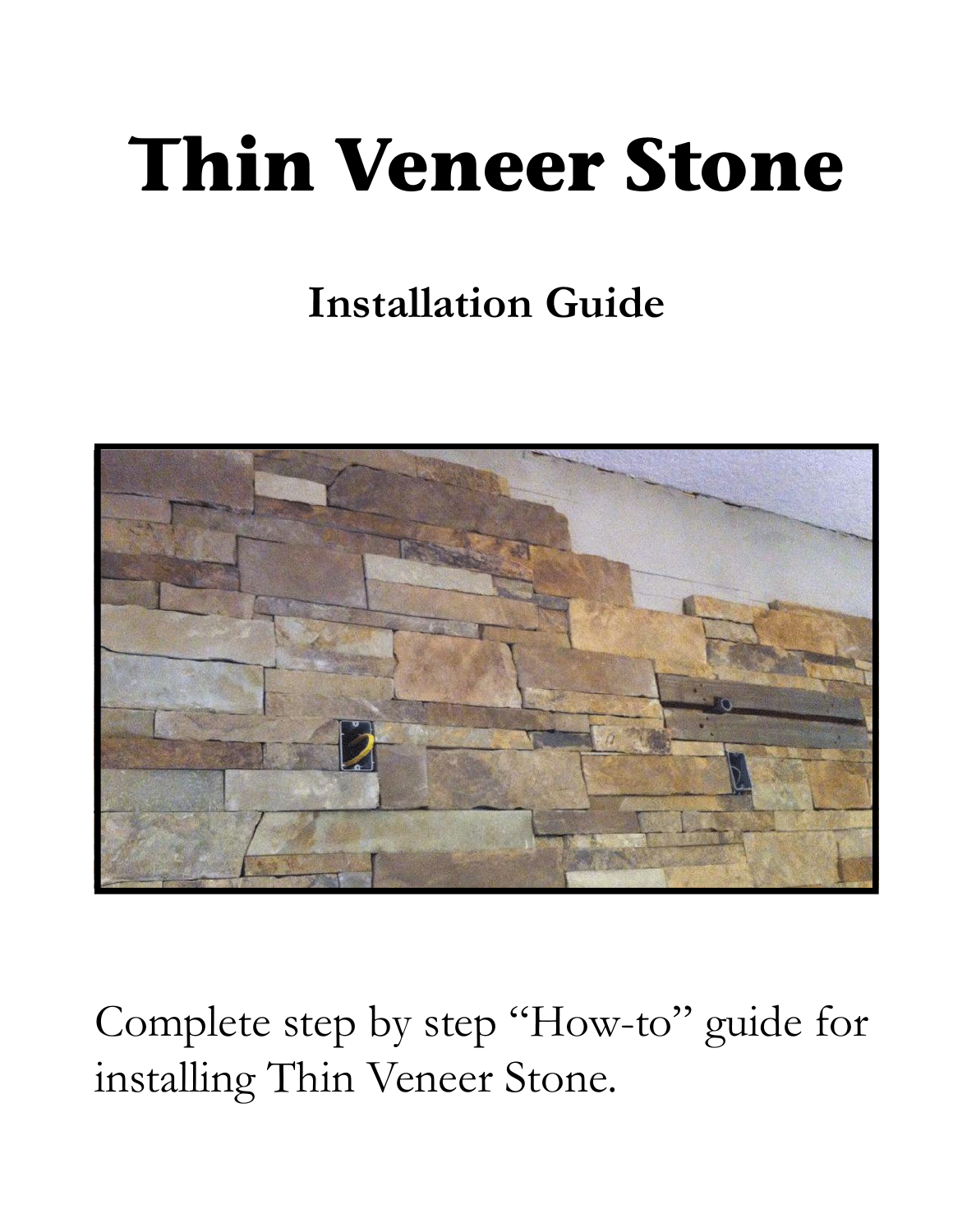# **Important:**

From pallet to pallet of natural thin veneer stone, as with any natural stone product, color can vary. It is always in the best interest to randomly select from different pallets during installation to ensure all colors of the stone are distributed evenly.

# Legal Notice:

Stone Plus, and their employees, do not claim to be professional masonry instructors or installers. These installation techniques are merely suggestions that tend to work with great success. If there is any question of whether or not to use metal lath, use it. Metal lath adds support for the stone and mortar. Although lath is not required for clean, uncoated concrete block, it is recommended for all applications.

Stone Plus accepts no responsibility for poor installation or unusual conditions where thin veneer stone is installed. By using this information you agree to hold Stone Plus harmless for any damages, personal injury or losses resulting from the use or inability to use this information. We highly recommend the use of a stone mason for your thin veneer stone installation. If you decide to do yourself, you accept all risks involved including a failed installation due to any circumstances arising from your improper mixing of mortar, improper application of mortar and/or stone, lack of using lath or failure to follow any building codes or safety recommendations.

*See inside back cover for basic installation concepts.*

# **How Much Thin Veneer Stone Do You Need?**

First, you will need to calculate the total square footage of the surface(s) you will be covering. Measure the width and height of each section, in feet. Multiply the width by height to get the square footage. Add the square footage of all sections together to get your total square footage. Measure any windows or door openings the same way, and subtract the square footage for those from your total square footage. HINT: If you measure by inches, you can convert to feet by dividing the total square inches by 144 (144 sq.

 $in. = 1$  sq.ft.).

Every house is different and many will have complex shaped surfaces to calculate. Commercial buildings can be calculated in the same manner, just on a larger scale. At a minimum, you will need to be able to calculate the area of rectangles and triangles.



Here is an example of how to measure the surfaces of a house. The house pictured on the right has both rectangles and a triangle to be covered. The triangle doesn't have to be a perfect triangle, just be sure to measure from the ridge point straight down to a point along the flat line (L) that is 90 degrees to the ridge point. (See Fig. 2). It may be helpful to use a "plumb-bob" attached at the ridge point and hanging down to the horizontal line (base of the triangular section). Then use a framing square to find the 90 degree point. Measure the height along the plumb-bob line.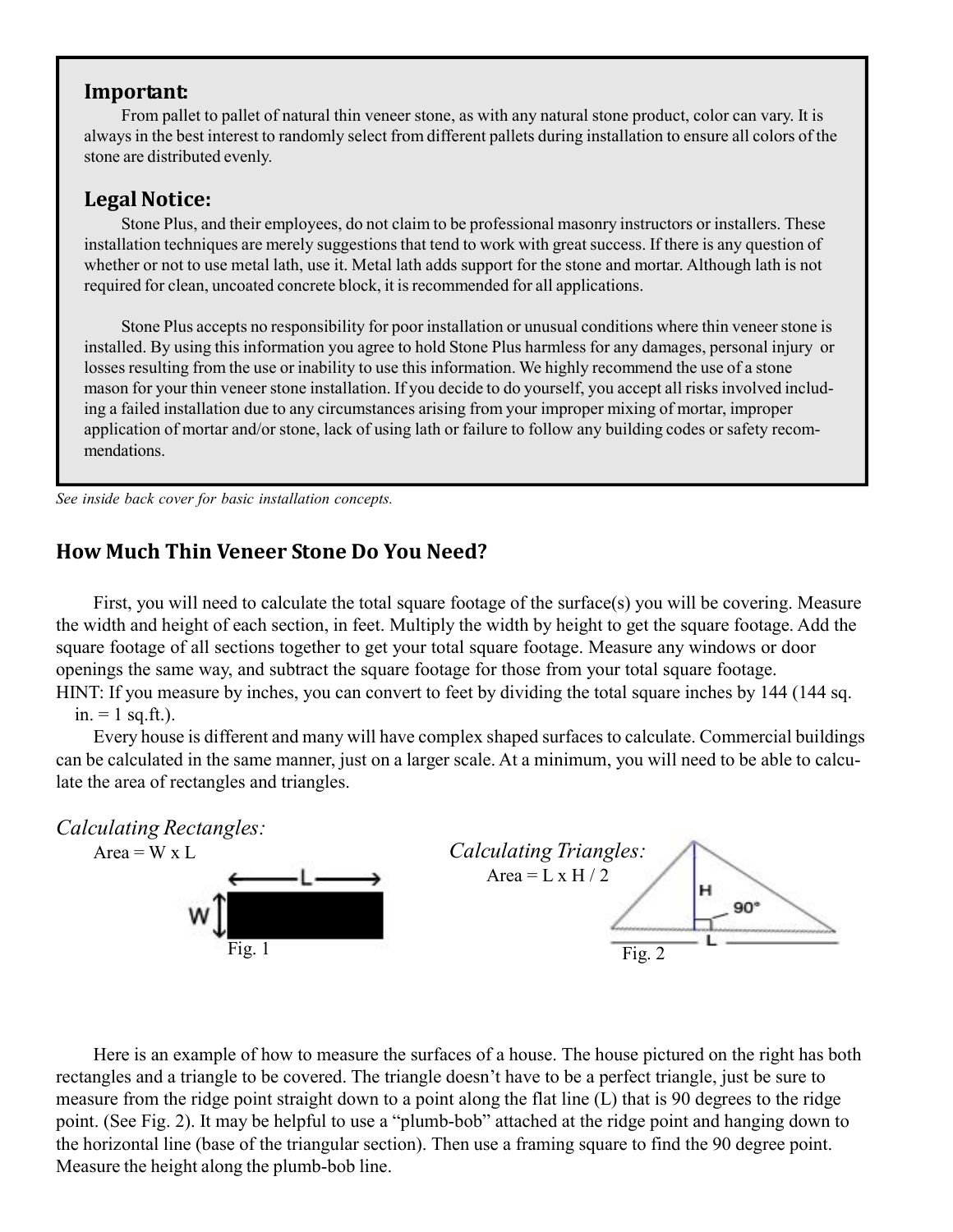So to calculate the three (3) surfaces shown in Fig. 3, you will need to measure the rectangular section (the wall the window is in) and the triangular section shown (the point above the base of the roof overhang to the roof ridge, as shown by  $H \& L$ ).

First, measure H & L (in feet).

Now multiply H by L and divide your result by 2. This gives you the square footage of the triangle. (You divide by 2 because a triangle is only half the area of a rectangle or square with the same width and height).



Now measure H2 and W2 (the main wall).

Then multiply H2 by W2. Add this result to your last result. Now measure the window opening width and height the same way, multiply width by height, then subtract that result from the total square footage you just calculated.

Now measure W3 & H3. Now total the results together. This will give you the total square footage to be covered.

Next, you will need to calculate for outside corner pieces, by linear footage. The example in Fig. 3 has only 2 outside corners (corner 1 & corner 2). Measure the height of each corner to get total linear footage. If you have multiple corners, measure each separately and total together.

HINT: If you measure the corner heights in inches simply divide total inches by 12 to get total feet.

Every house/building is different. So, be sure to plan ahead by noting which areas will be covered by the thin veneer stone, then measure the square footage (multiply the width by height, in feet) of each section and add the results together. Then subtract the total square footages for any windows or doors that are inside those sections. And remember corner pieces of thin veneer stone are sold by linear foot. Each linear foot of corner pieces average approximately .5 square feet, depending on the type selected.

You could run into other shapes you will need to calculate for, such as half circles, arches, hexagons, etc. You should refer to basic geometry formulas for information about how to calculate those. It is important that you use the same measurement system (i.e. inches or feet), to avoid confusion. For example, if you measure a line that is 7 Ft. 3 In., multiply 7 x 12 and add 3 to get 87 inches. Divide by 12 to get 7.25 Feet. Calculating your total square footage and linear feet (for corners) is important so that you do not purchase too little or too much stone to do the job. We do recommend that you add about 10% to the total to allow for waste from cutting/trimming pieces to fit. Many masonry contractors can assist you in this process.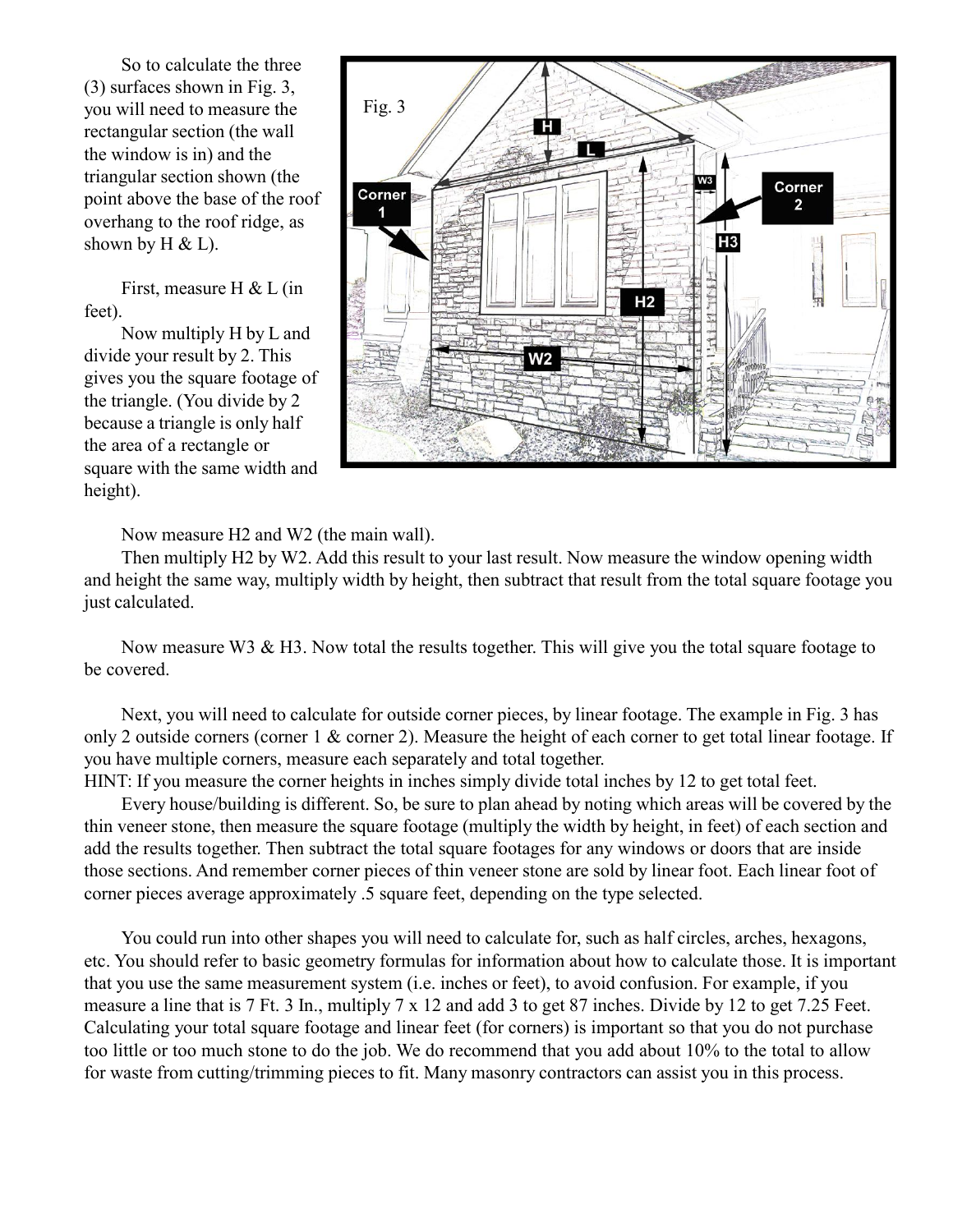# **Safety First:**

Before beginning your installation, make sure you have protective eyewear (safety goggles), gloves, a dust mask that covers your mouth and nose and always keep a safe working area. Do not allow anyone in your work area unless they also wear the same safety equipment. Adhere to all safety warnings on equipment, materials and tools you are using.

# **Installation Steps**

# **Preparing the Surface**

*Over sheetrock, wallboard, paneling, plywood, other rigid wood-related sheathing or rigid insulation board*

Cover the wall surface with a weather-resistive barrier. The barrier shall be equal to that provided for in the U.B.C. Standard No. 14-1 for kraft waterproof building paper of asphalt saturated rag felt. The building paper or felt shall be applied horizontally with the upper layer lapped over the lower layer not less than 2 inches. Where vertical joints occur, the felt or paper shall be lapped not less than 6 inches. Note: Do not attempt to apply "thin stone" directly to a surface such as

sheetrock. Any surface that you apply "thin stone" to must be capable of supporting the weight of your product and of the masonry materials used. Sheetrock, wallboard and other similar materials, while being structurally sound building products, are too flexible for direct installation. You will need to cover these weaker surfaces with plywood or other approved sturdy backing materials.

Next, install 2.5 lb. (or heavier) diamond mesh expanded metal lath.

Note: Lath is directional. It has a top and bottom side. Use galvanized lath for exterior applications. Black metal lath (non-galvanized) may be used for interior applications.

Overlap lath sides by not less than a  $\frac{1}{2}$ " and lath ends by not less than 1". Attach the lath using galvanized nails or staples every 6" on center vertically, and every 16" on center horizontally, penetrating the studs a minimum of 1". Again, be sure to attach the metal lath with the small cups pointing upwards. Double wrap metal lath a minimum of 16" around all inside and outside corners. Then apply a ½" thick scratch coat of mortar over the metal lath, rake gently, then allow it to set. Mortar can either be type N or S or a premixed mortar designed specifically for thin stone veneer.

*Over most clean unpainted, unsealed, untreated brick, block, concrete or other masonry surfaces:* Surface preparation may not be necessary over cast-in-place concrete that has cured. This surface can be roughed or lath can be applied. Keep in mind that applying an uncured masonry adhesive to a cured surface can pose problems. It may be necessary to rough the surface (sandblast, scuff, etc.) or apply lath. Applying lath is highly recommended for maximum structural integrity.

#### *Over painted, sealed or treated brick, block, concrete or other masonry Surfaces:*

The surface must either (a) be cleaned back to the original surface by sandblasting, water blasting, acid etching or wire brushing, or (b) have metal lath attached using corrosion resistant concrete nails with a scratch coat applied over the metal lath.







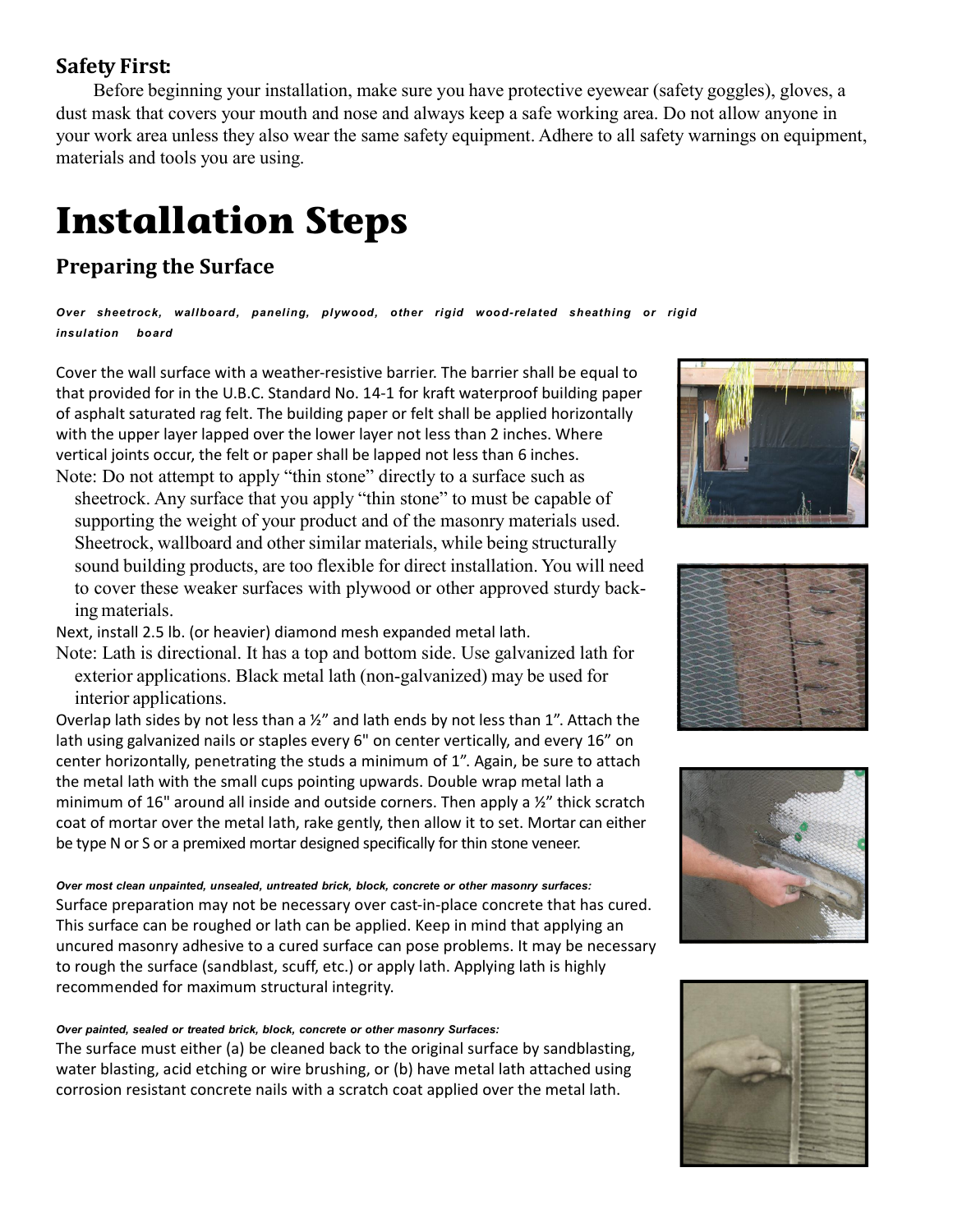# **Installation Steps** (cont'd)

#### **Applying the Stone**

#### *Setting the stone*

Using a mason's trowel, apply approx.  $\frac{1}{2}$ " thick even layer of mortar to the entire back side of the stone. Then press the stone firmly into place on the prepared wall surface, squeezing the mortar out around all edges. Using a gentle wiggling action or tapping of stone will ensure a good

bond. For jointless/dry-stacked installations, it's important when setting the stone that the edges of the stone are properly sealed with mortar to ensure satisfactory bond.

If the stone is being installed onto a very dry surface or in a hot/dry climate, the wall surface should be wet to prevent excessive absorption of moisture from the mortar. This can be done by spraying or brushing water onto the wall surface. The wall surface should be allowed to dry for a few minutes after wetting to eliminate excess surface water.

# *Grouting the joints*

After the stone has been applied to the wall surface, use a grout bag to fill the joints with mortar, forcing grout into any voids. Any mortar that accidentally gets on the stone should be allowed to set until dry and crumbly, and then brushed off with a dry whisk broom.

# *The "Dry stack look"*

We recommend grouting to fill noticeable voids and to conceal cut or broken stone edges. Use approx.  $\frac{1}{2}$  the amount of grout as for the "jointed" look". The "dry stack" appearance will result from deep striking of the joints. When dry stacking thin veneer stone consider using thinset. This product will **maximize the mechanical bond.**

# *Finishing the joints*

When the mortar joints become firm (normally 30-60 minutes), use a wooden or metal striking tool to rake out the excess mortar to the desired depth while at the same time forcing the mortar into the joints so as to thoroughly seal the stone edges. Be careful not to work the joints too soon or the mortar will smear.

After working the joints, use a whisk broom to smooth the joints and clean away any loose mortar from the joints and stone face. Loose mortar and mortar spots which have set for only a few hours clean up easily and should never be allowed to set up overnight.

At this point, it is necessary to recognize the fact that a 3/8" masonry joint represents up to 18% of what the eye sees after completion. If you appreciate the stone selection and want to focus on the natural beauty of "all natural thin stone" we recommend narrow grout joints that are raked or recessed back. This will allow the stone to stand out with its natural beauty.





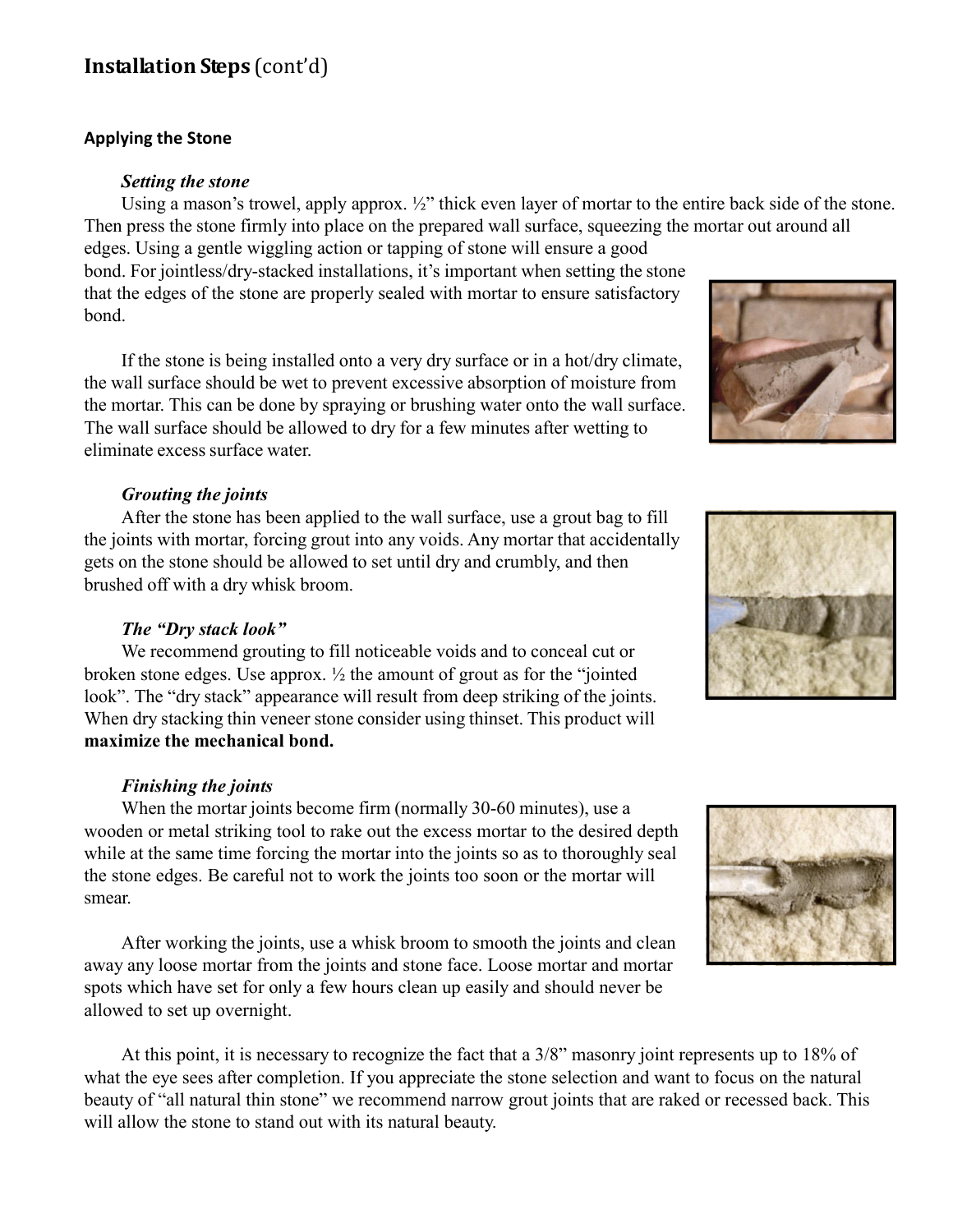Note: It is important to divert water run-off away from stone surfaces by using gutters and flashing. Water run-off combined with severe freeze/thaw conditions can result in damage. Stone should not be used below water level. Do not install while temperatures are below 40° Fahrenheit. Provide supplemental heat if necessary to ensure a minimum temperature of 40° Fahrenheit between installation and mortar drying for approx. 24 hours.

# **Preparing the Mortar**

Mortar should be mixed to a workable consistency.

Several companies now produce premixed "Veneer Stone Mortar" and should be used, if available. Stone Plus offers the Quikrete Polymer Modified Veneer Stone Mortar which is premixed and only requires you to add water. It comes in 80 LB bags and covers approx. 17 Sq.Ft. as a scratch coat, and slightly less for bond coat.



Be sure to follow the instruction for the mortar you purchase. If you are installing veneer stone with a "dry-stack" look, you should use a polymer modified veneer stone mortar for a better bond. You can also add a bonding agent to type S mortar. If you're installing with a fully grouted joint look, the standard veneer stone mortar should suffice.

# **If you Mix type N mortar -**

- 2 parts type N masonry cement
- 3 to 5 parts masonry sand and water
- $OR -$
- 1 part Portland cement
- 1 part Lime
- 3 to 5 parts masonry sand and water

# **If you Mix type S mortar -**

- 3 parts type S masonry cement
- 5 to 7 parts masonry sand and water
- OR -
- 2 parts Portland cement
- 1 part Lime
- 5 to 7 parts masonry sand and water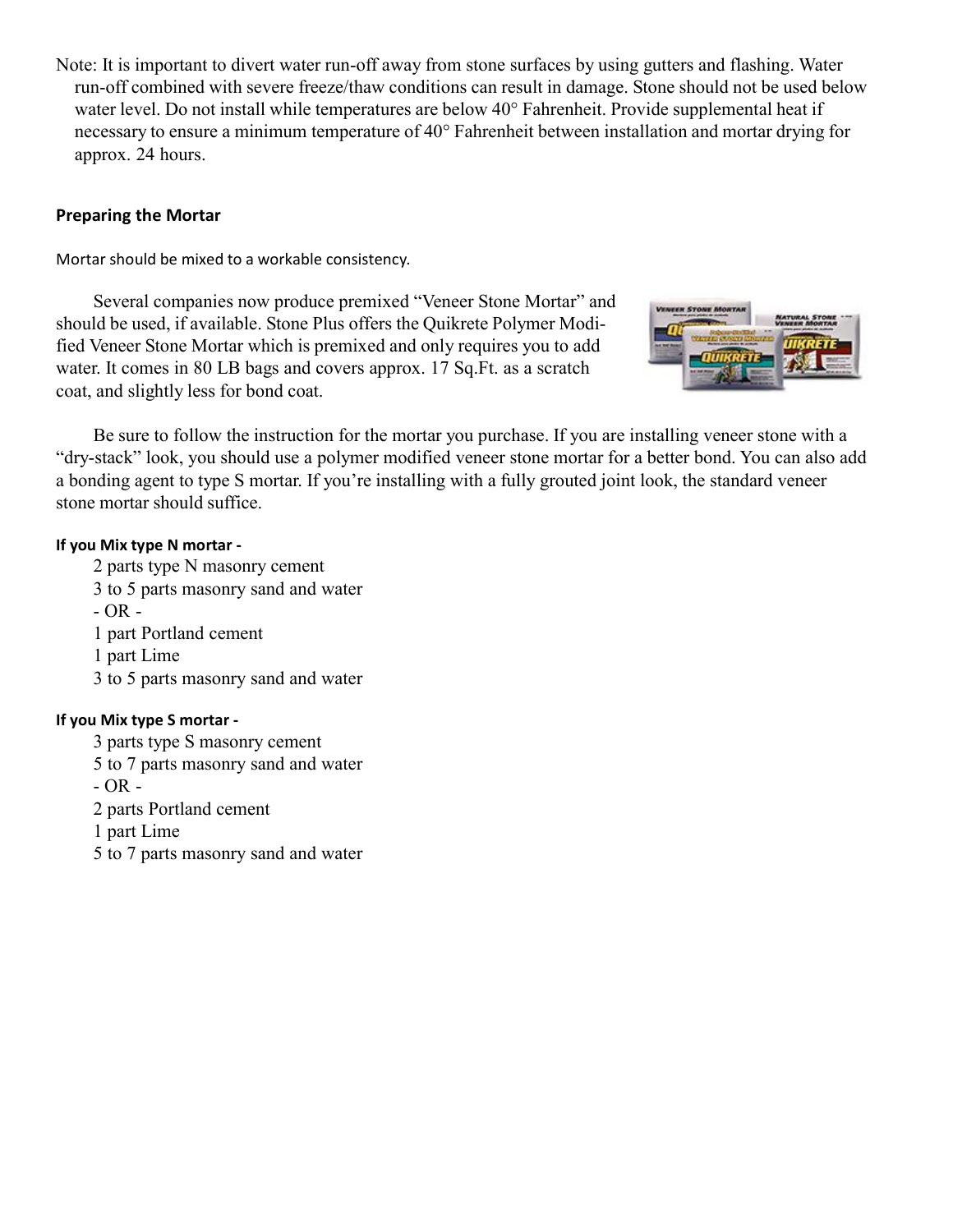

Applying over clean, untreated new masonry. Masonry that is not new/clean/untreated should be cleaned and/or sandblasted to the original surface or covered with metal lath that is securely fastened.